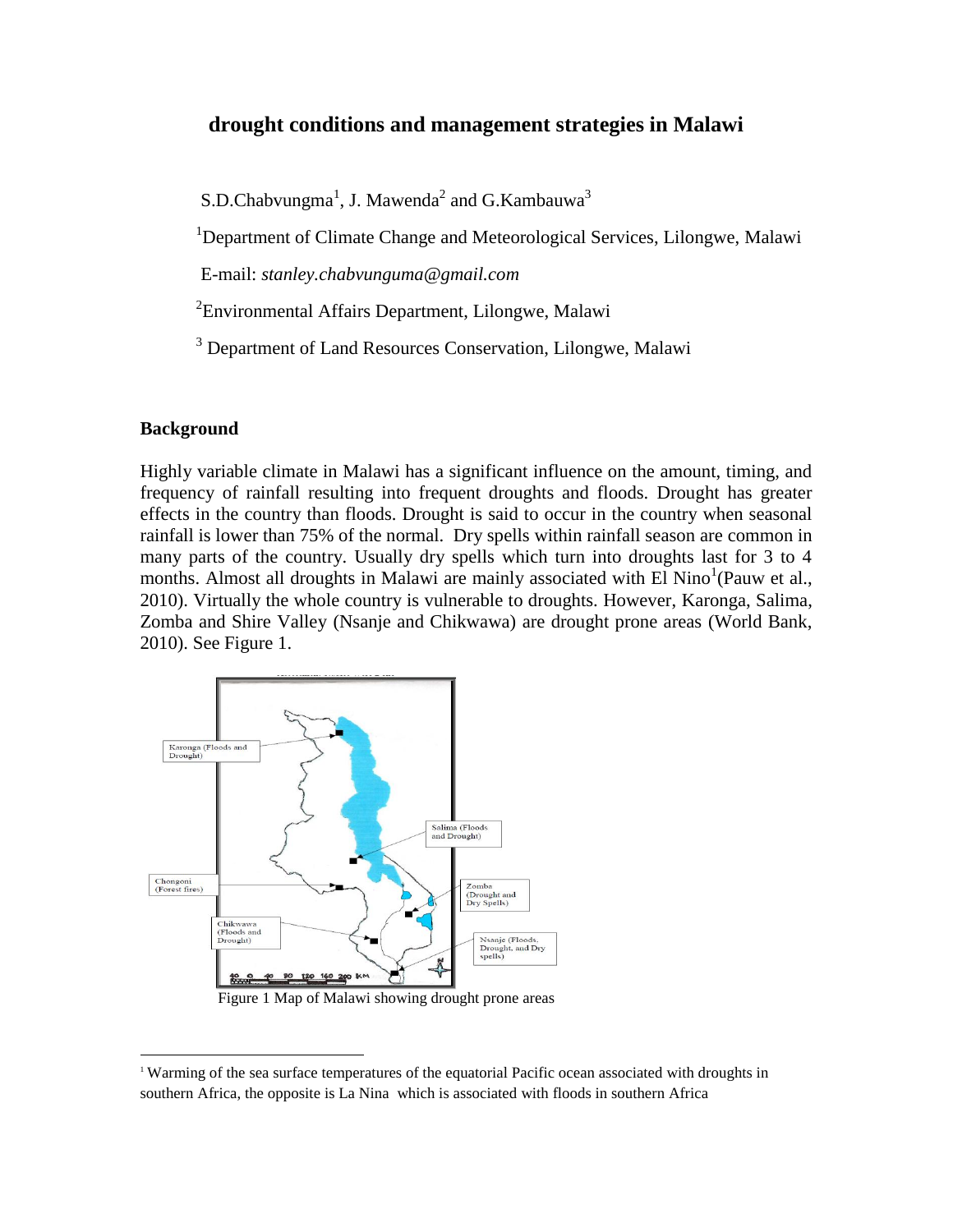Malawi has been experiencing droughts over the years. However, increased frequency of drought-occurrences has been observed from 1980s due to climate change (Malawi Government, 2006). In the last two decades, Malawi has experienced two notable droughts of 2001/02, and 2004/05 rainy seasons (Nangoma, 2008). The drought of 2001/02 affected 2,829435 people (World Bank, 2010) and maize production alone was approximately 30% short of the estimated domestic amount (Chabvunguma, 2008). The 2004/05 drought plunged the country into one of the most food security crises in more than 60 years (Chabvunguma, 2008). At the peak of the crises 30% of the population needed emergency food assistance and a total of 5,100,000 people mostly farmers, women and children were affected as a result of crop failure, insufficient water-supply and malnutrition. In terms of area coverage 11 out of 21 Rural Development Project areas <sup>2</sup> were affected (World Bank, 2010). According to the World Bank (2010), the cost of 2004/05 drought response in the country was over US\$200 million and following the consequences of the drought, Malawi imported between 200,000 and 300,000 tonnes of maize for distribution during the lean months of January-March 2006.

### **Drought Monitoring and Early warning systems: capacity and adequacy of meteorological and hydrological station network**

In Malawi, there are two drought monitoring and early warning systems: scientific based and traditional based (Malawi Government, 2013). Traditional systems use behaviour of plants or animals. Scientific systems are based on indicators derived from variables such as climate, soil moisture and stream-flow. Indicators commonly used to characterize severity of droughts are Water Requirement Satisfactory Index (WRSI), Standard Precipitation Index (SPI), Normalised Difference Vegetation Index (NDVI), and Weather/Seasonal Rainfall Forecasts. Example of drought monitoring product is presented in Figure 2 below.



 $2$  Malawi is divided into 21 Rural Development Project areas.

 $\overline{\phantom{a}}$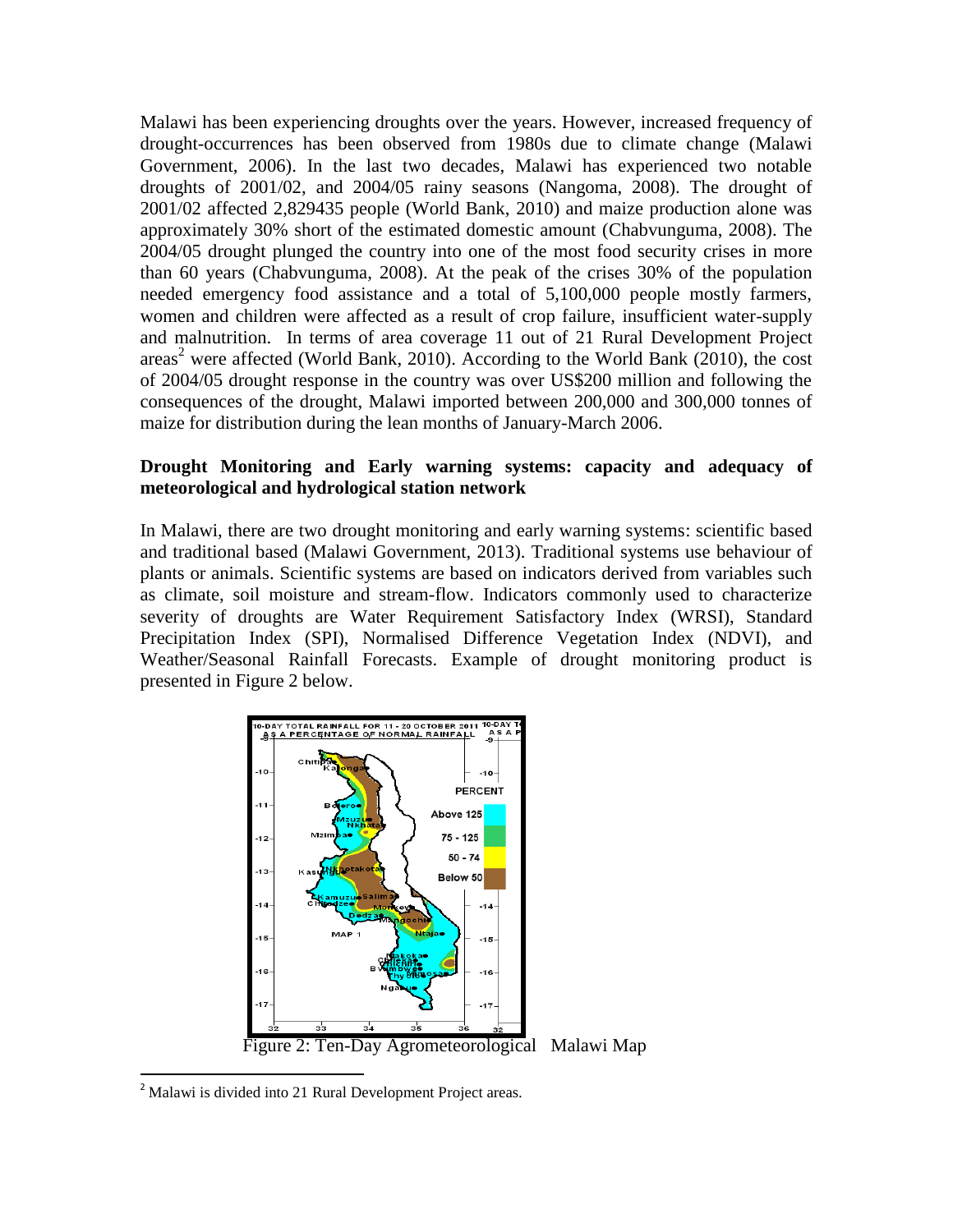Figure 2 shows rainfall performance for 11- 20 October 2011 against normal rainfall. The map indicates that areas with 50% below normal had experienced dry-spells and if that trend had continued, the areas would have experienced severe drought.

Department of Climate Change and Meteorological Services (DCCMS) is responsible for meteorological stations. Water Resources Department (WRD) is responsible for hydrological stations. The capacity and adequacy of DCCMS and WRD on early warning systems depend on station-network and technical staff.

The reliability of information is based on performance of station-network. Hydrometeorological stations in Malawi are sparsely and not evenly distributed. The number of stations in the country has been decreasing. During 1970s, there were 800 rainfallstations<sup>3</sup> and 23 meteorological stations. By 1988, rainfall stations were reduced to 135. Currently, there are 21 meteorological stations.

The role of DCCMS is linked to drought management. DCCMS's functions are geared at improving station-network and its operations, and conducting research to improve understanding and application of climate information. The role of WRD in drought management is to establish and maintain hydrological monitoring systems for identifying, developing, and conserving water resources. These roles are useful in drought mitigation, preparedness, response and recovery.

Some challenges facing DCCMS and WRD include: inadequate maintenance; changes in management; inadequate training; poor remuneration; high operational costs for data collection; lack of comprehensive early warning systems; inadequate qualified personnel and high staff attrition.

Malawi has national and district disaster management committees. Therefore, there is opportunity to directly influence and contribute to development of more effective early warning systems.

# **Vulnerability assessment**

Droughts have negative effects on sectors such as agriculture, water, gender, health and fisheries (Mkanda, et al 1995; Malawi Government, 2006). The most vulnerable sector is agriculture followed by water, gender, health and fisheries. Droughts have more adverse impacts on the country's food security, employment and economy whose major source is rainfed agriculture. For example, the drought of 1991/1992 caused a decline in maize production by 60% accounting for 10% reduction in Gross Domestic Product (GDP) and affected 6.1 million people (Khamis, 2006; Malawi Government, 2006; Clay et al., 2003). Over 90% of Malawi's population relies on rainfed agriculture (Mkanda, et al, 1995). Upon following the failure of agriculture due to drought, the sectors that directly depend on agriculture such as agro-industries are seriously affected as a result of reduced supply of raw materials. Considering that agriculture accounts for a significant share of total

 $\overline{\phantom{a}}$ 

<sup>&</sup>lt;sup>3</sup> Weather station that measures only rainfall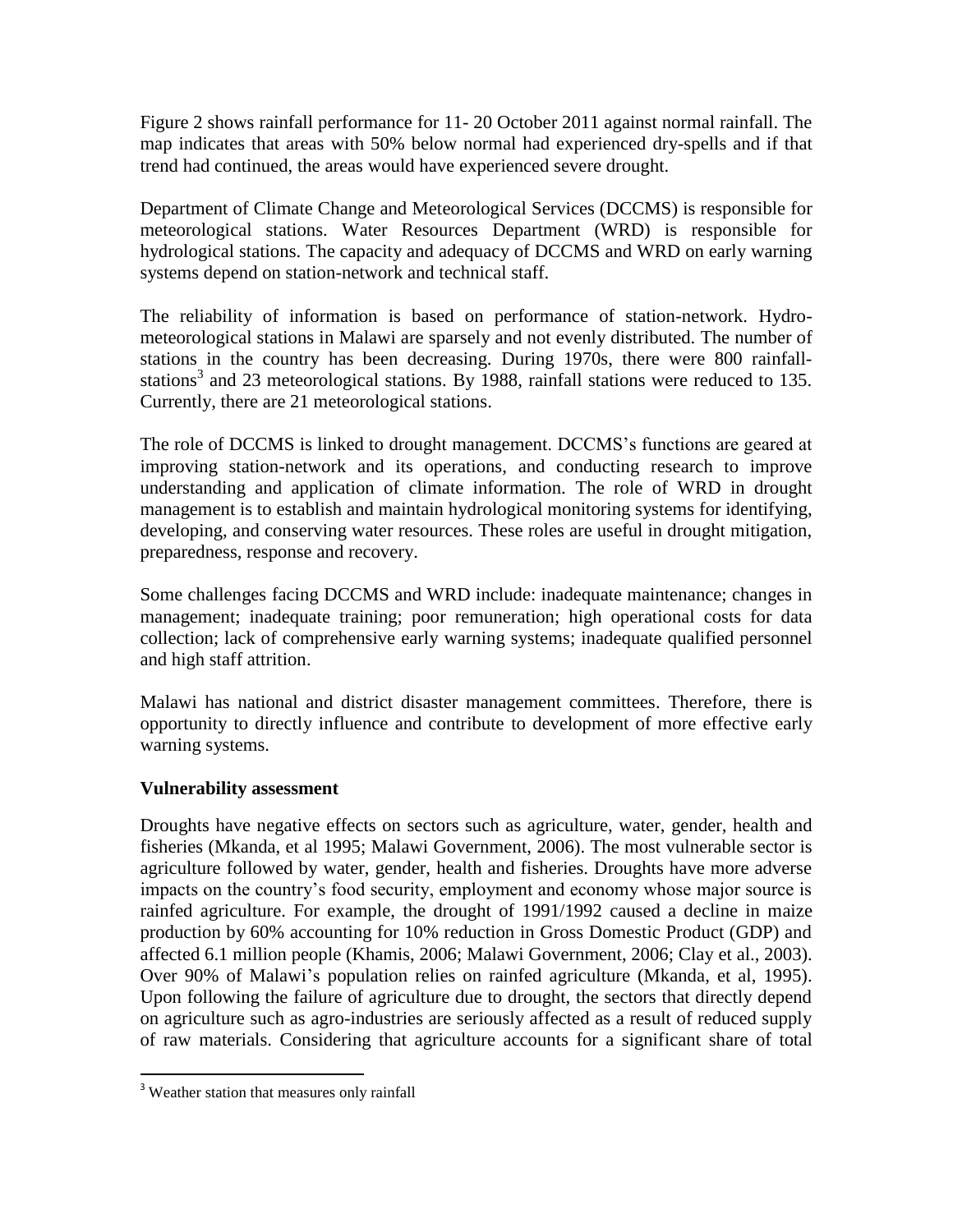exports, foreign exchange earnings, food security and employment, it is the most vulnerable sector in the country.

Water is a critical resource for human and industrial use and for the maintenance of ecosystems. Droughts seriously disrupt water availability in quantity and quality. During droughts, much of water is lost through evapotranspiration and little water flows into water bodies resulting into low lake levels and reduced river flows. For example in 1995, Lake Chilwa dried up due to drought (Malawi Government, 2006).

The human health sector is directly affected by drought occurrences, and is especially linked to infant malnutrition and chronic ailments associated with malaria, cholera and diarrhea. The fisheries sector is also affected by droughts and have been responsible for the declining, drying up of water bodies resulting in low fish production and loss of aquatic biodiversity. For instance, droughts have been responsible for drying of Lake Chilwa in 1995 which resulted in total loss of fish stocks.

The most vulnerable groups of the society in Malawi include women, children and subsistence farmers<sup>4</sup>. Women bear most of the burden in activities that are most impacted by droughts, including collection of water, firewood and ensuring daily access to food. The women usually have limited access to resources to cope up with impacts of droughts. The subsistence farmers are more vulnerable than commercial farmers and are usually are poor who may not afford to buy adequate farm inputs such as improved seeds which are resistant to droughts.

# **Emergency relief and drought response**:

 $\overline{\phantom{a}}$ 

Malawi maintains an emergency management program to address her response to the hazards such as droughts which threaten her. In fulfilling its primary role of protecting the lives of its citizens and minimizing damage to property during disasters, Government of Malawi has developed a National Contingency Plan (NCP) that is updated annually to reflect the changing weather patterns. The National Contingency Planning process has the ability of bringing many humanitarian players together and acts as a framework for raising resources for disaster response. The plan acts as a link between local disaster risk reduction measures and international disaster risk reduction efforts through international organisations such as UN agencies (like WFP, UNICEF, and UNFPA) and NGOs.

For instance, during 2005/2006 drought, the incomes of at least 4.2 million people, more than one-third of the population, had been severely reduced as a result of crop failure. Humanitarian support of around 370,000 metric tonnes of maize costing around US\$110 million was distributed to maintain nutrition levels. In addition to the immediate humanitarian needs, the crisis had a severe negative impact on domestic investment and production because the exceptional food import requirements constrained imports critical to production, notably petroleum, fertilizer, machinery, and construction materials.

<sup>&</sup>lt;sup>4</sup> Small scale farmers with gardens less than one hectare and farm for household consumption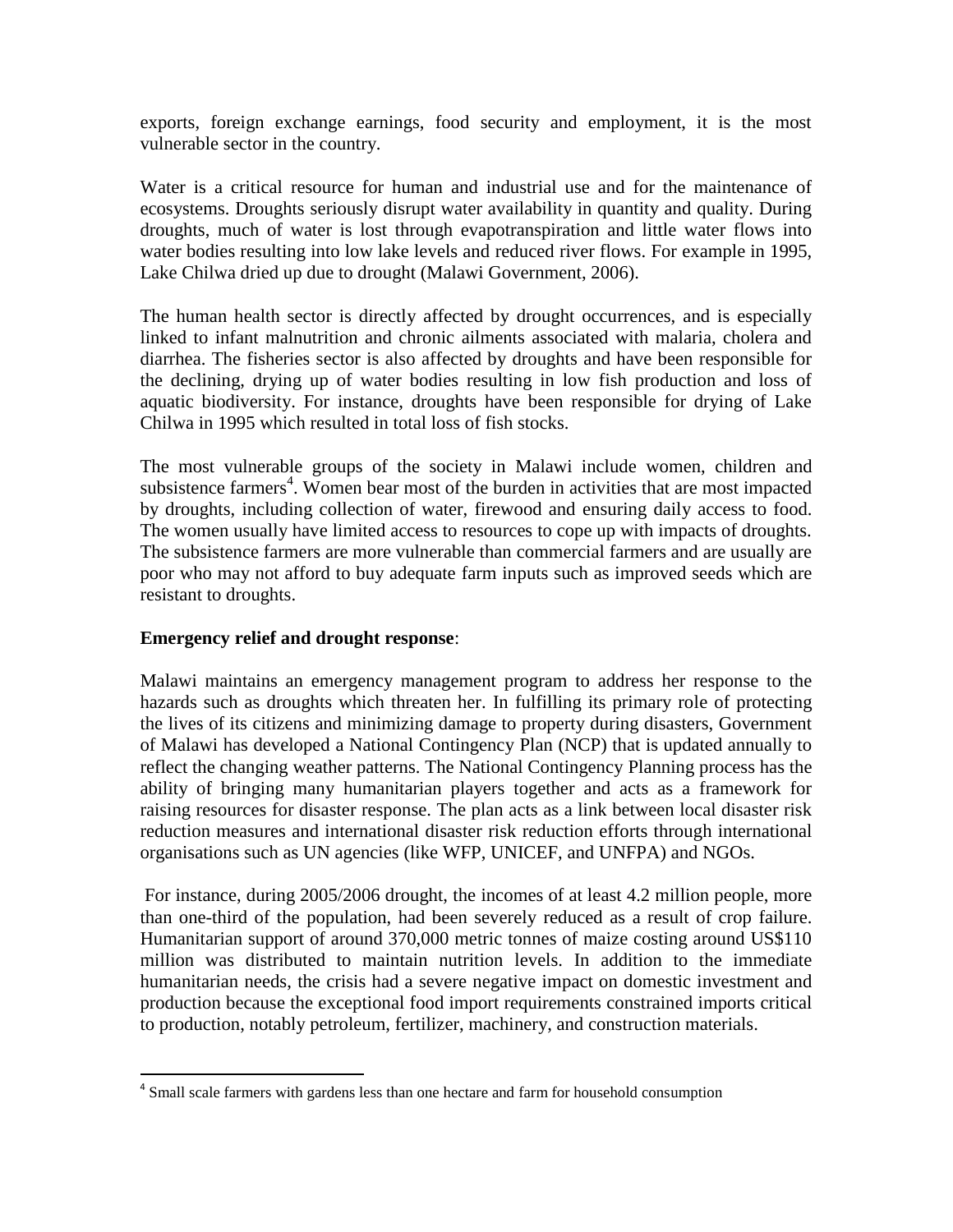Further, the disruption caused by the drought to trade and economic activity risked undermining business confidence and investment. The Government and the development partners agreed on three levels of intervention: (i) provide targeted free food distribution; (ii) scale up existing safety nets through expanded public works programs; and (iii) import and sell maize domestically on commercial terms to ensure adequate supplies in the domestic market.

### **Practices to alleviate drought impacts**

Government of Malawi, and other supporting institutions have put in place measures and practices to alleviate drought impacts prior to or during drought.

Malawi Government with funding from the World Bank is facilitating index-based weather insurance scheme. The scheme helps the government manage financial impact of drought-related national maize production shortfalls. The scheme is designed to provide compensation to farmers when rainfall during a crop growing cycle is insufficient. (Syroka et al., 2010).

Government is encouraging interventions such as green belt initiative and conservation agriculture farming. Conservation agriculture reduces the impact of pending drought during crop growing cycle.

The Government, NGOs and other institutions such as Malawi Red Cross Society disseminate early warnings to communities. In this regards, the Government facilitates the expansion of hydro-meteorological station network.

Government and development partners promote social cash transfer to ultra-poor households. Over 3,200 households have been reached (UNICEF-Malawi, 2008). Social cash transfers have helped vulnerable households to build their resilience against disaster related shocks.

Malawi through Shire River Basin Management Project (SRBMP) has embarked on modernization of water resources monitoring systems (real-time hydrological and meteorological systems) and an operational decision support system. This is to improve integrated hydro-meteorological data visualization, weather/climate forecasting and early warning systems.

Malawi Government is implementing African Monitoring of the Environment for Sustainable Development (AMESD) program involving relevant sectors to improve the use of satellite data for drought monitoring.

### **The need for knowledge and skills on drought management**

Financial institutions in Malawi under crop weather insurance are unwilling to lend money to smallholder-farmers because of risk that they would not pay back their loans if there were a drought. Limited farming households are involved in the scheme. As a result, by 2005, only 50,000 farming households in the country were able to secure credit.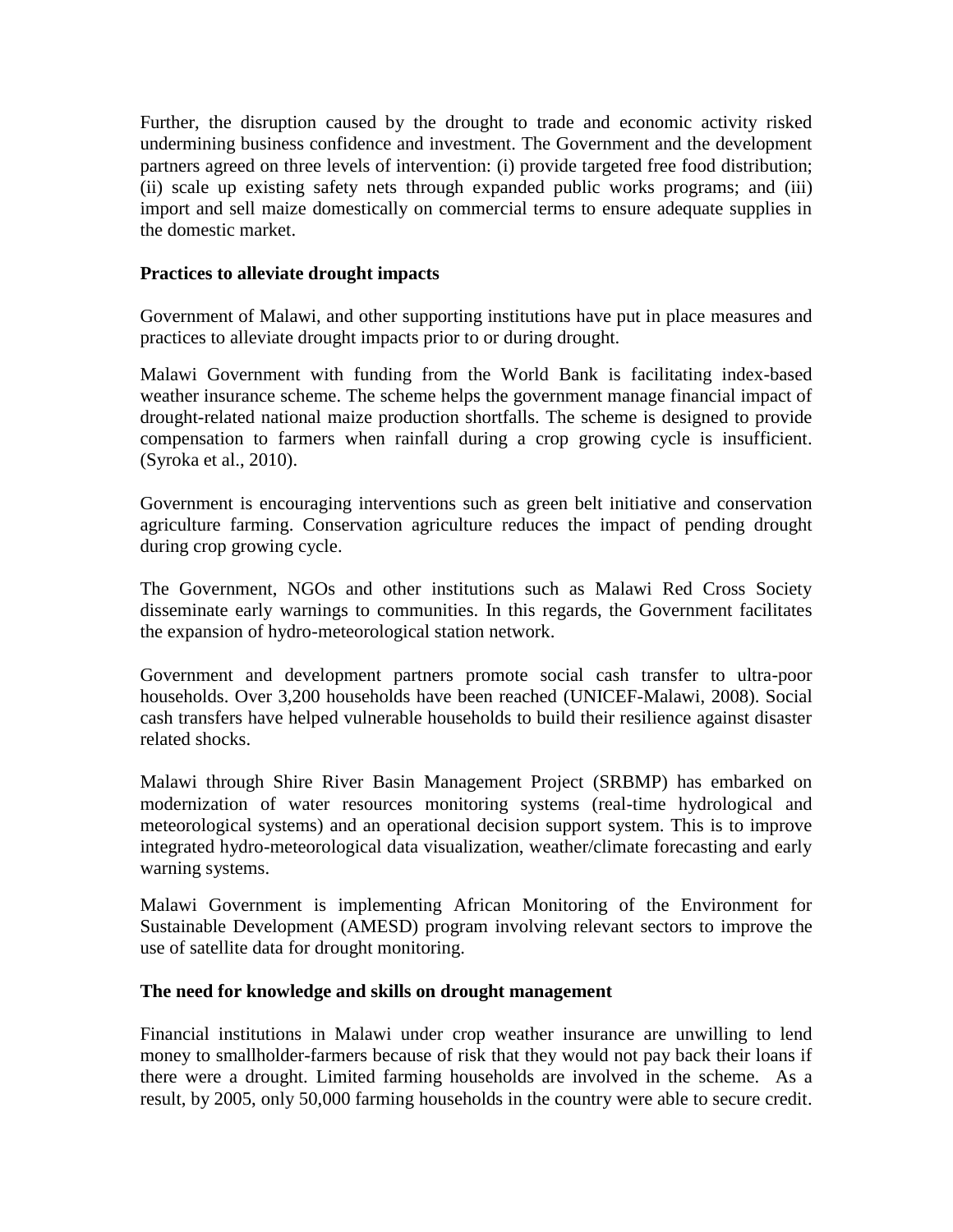Therefore there is need of more training for weather experts, farmers, insurers and lending institutions on crop weather insurance and contract design.

Malawi has inadequate capacity to forecast reliable and high resolution drought due to drought's distinctive characteristics (i.e. low onset, non-structural impacts, and large spatial extent). Knowledge, skills and tools are urgently required for institutions and individuals involved in drought monitoring and early warning systems.

There is need for an increased awareness and knowledge of tools and methodologies for national planners, policymakers, institutions and stakeholders to develop proactive drought management plans.

Malawi has strategies/ policies which have aspects of drought management such as Disaster Risk Management Policy, National Irrigation and Development Strategy, and National Water Policy. Although these instruments acknowledge the effects of droughts (CEPA, 2012) 5 , there is no single policy/strategy that wholly focuses on 'integrated' Drought Management. Therefore there is urgent need of having such a strengthened strategy.

Although Malawi is implementing AMESD program, the use of satellite images need to be enhanced.

 $\overline{a}$ 

<sup>&</sup>lt;sup>5</sup> Centre for Environmental Policy and Advocacy (CEPA) is non-profitable Non Governmental **Organisation**